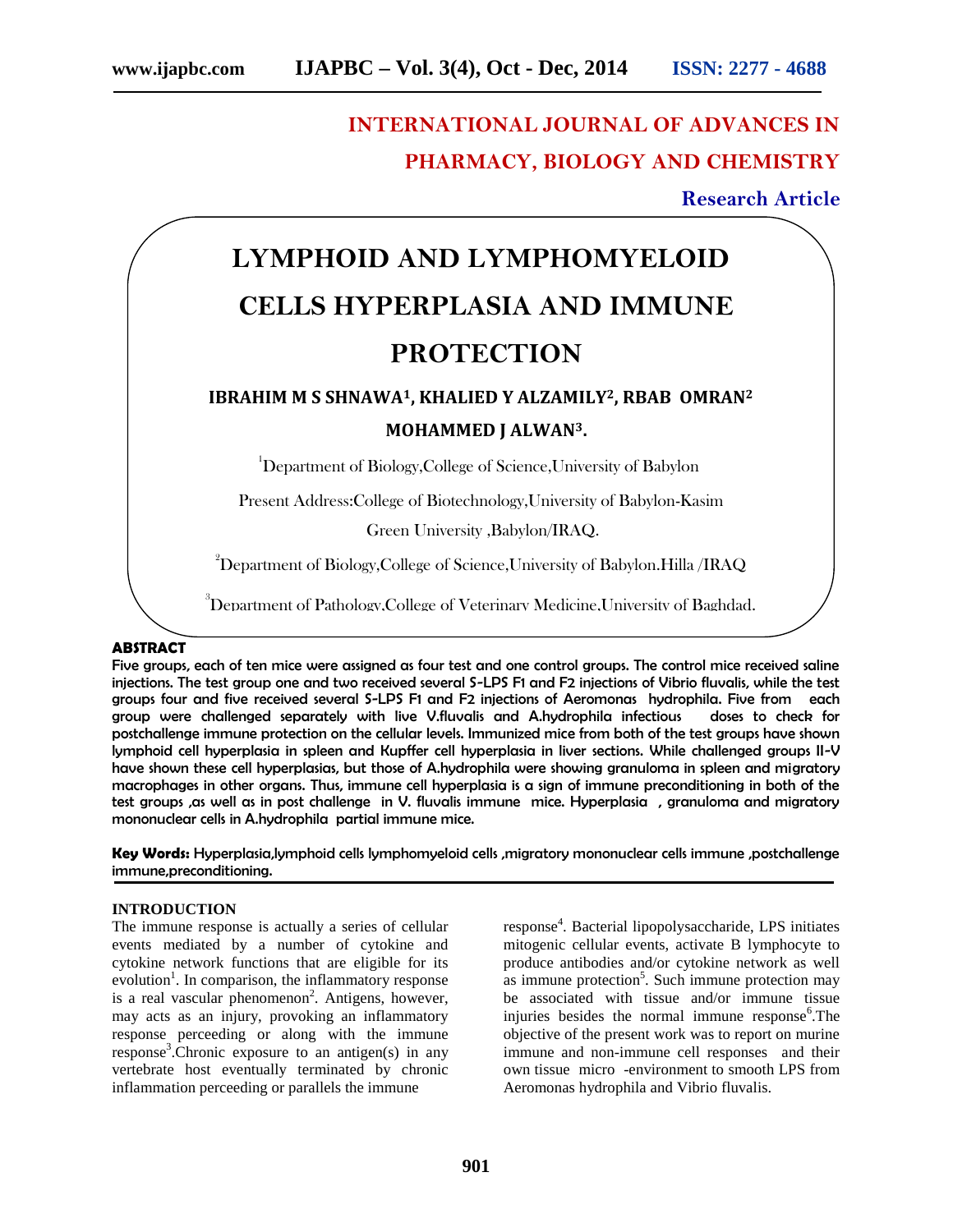#### **MATERIALS AND METHODS**

**Bacterial strains :-** A.hydrophila and V.fluvialis were obtained from Advance genetic engineering and Biotechology lab, Department of Biology, Faculty of Science, University of Babylon. The diagnosis was confirmed through the use of biochemical tests<sup>7</sup>.

**Method of LPS isolation:-** LPS Extraction according to Westphal et al.,<sup>8</sup>

#### **Animals:**

Thirty mice, with a weight (20-25gm) are divided into six groups with each group consisting of 5 mice: Group I- (V.fluvialis F1) include 5 mice inoculated with LPS as 2.5mcg/gm of mouse s/c at dose 0.2 ml / mouse at day zero, then repeated after 15 days gave booster dose, after that challenge by V.fluvialis  $1\times10^8$ at 27days.

Group II-(V.fluvialis F2) include 5 mice inoculated with LPS as 2.5mcg/gm of mouse s/c at dose 0.2 ml / mouse at day zero, then repeated after 15 days gave booster dose, after that challenge by V.fluvialis  $1\times10^8$ at 27days.

Group III-(A.hydrophila F1) include 5 mice inoculated with LPS as 2.5mcg/gm of mouse s/c at dose 0.2 ml / mouse at day zero, then repeated after 15 days gave booster dose, after that challenge by A.hydrophila  $5\times10^8$  at 27 days.

Group IV-(A.hydrophila F2) include 5 mice which inoculated with LPS as 2.5mcg/gm of mouse s/c at dose 0.2 ml / mouse at day zero, then repeated after 15 days gave booster dose, after that challenge by A.hydrophila  $5\times10^8$  at 27days.

Group V and VI: - were saline control groups respectively.

**Histopathology:** After sacrificing the animals, specimens of immune precondioned mice groups I-IV and from post challenged mice groups I-IV internal organ were collected and preserved in 10 % of formalin solution and stored at 4 C until preparation of sectioning according to Luna et  $al^9$ .

#### **RESULTS**

**1**-Lipopolysacchride Immunized:

Lymphocyte hyperplasia was noted in the tissue sections of spleen from LPS immunized group for both Vibrio fluvalis and Aeromonas hydrophila in this mouse model. Likewise, Kupfur cell hyperplasia were noted in the liver sections of the immunized mice

**2-**Vibrio.fluvialis post challenge: The histopathological changes in 7 days post challenged mice immunized group with LPS fraction 1, 2 of

V.fluvialis were characterized by no clear lesion in non lymphoid tissues like heart. Hyperplasia of lymphocyte, lymphocyte aggregation in the lymphoid tissues and proliferation of kupffer cell in the immune organ, the liver. Figures 1,2,3,4,5,6,7,8.

3-.Aeromonas.hydrophila postchallenge:

The histopathological changes at 7 days post challenged in mice immunized group with LPS fraction 1, 2 of A.hydrophila were characterized. Such changes were found as lymphoid cell hyperplasia, hyperplasia of the peri arteriolar sheaths lymphocytes in spleens. Granulomatous lesion consist from aggregation of active macrophage & lymphocyte in liver parenchymal, proliferation of Kupffer cell and congested of central vien. Figures 9,10,11,12,13,14,15.

#### 4-Cell infiltrates;

Lymphoid and lymphomyeloid cell infiltrates were noted in lungs,liver and kidneys in postchallenge A .hydrophila model and to lesser extent in the V.fluvalis postchallenge mice model.

#### **DISCUSSION**

Shnawa et  $al^{10}$  have proved that A.hydrophila S-LPS fractions 1 and 2 were mitogenic,immunogenic and partial immune protective.While he and his  $coworkers<sup>11</sup>$  have shown that V.fluvalis S-LPS fractions 1 and 2 were mitogenic ,immunogenic,and full immunoprotective. Based on these findings immune protection can be evaluated at gross level through observing the survivors percentages in the preconditioned, postchallenged mice models. In the present work, cellular responses with their own tissue microenvironmental changes are being used to characterize partial and full immune protectivity.

Mice preconditioned with the smooth F1 and F2 LPS and postchallenged with live infectious dose of A.hydrophila were shown to be with lymphoid cell, Kupffur cell hyper plasia in spleen and liver repectively in preconditioned. While, in postchallenge mice there were lymphoid cell, Kupffer cell hyperplasia and grnuloma in spleen .In comparison, these cellular responses in case of V. fluvalis were hyperplasias of lymphoid cells in spleen and Kupffer cells in liver, both in preconditioned as well as postchallenged models. No evident microlesions in spleen, liver or in other non lyhmphoid organs. Figures 1 – 15. Pathologic cell hyperplasia may bear numbers of indications like Antigenic stimulation, immune recognition, immune effector production, chronic inflammatory response and/or emergence of hyperplastic disease conditions<sup>6</sup>. These results were coincidental with the pathological feature of pre and post infectious and may indicate that immune response can be a limiting and destructing potential in most of pathogen at the site of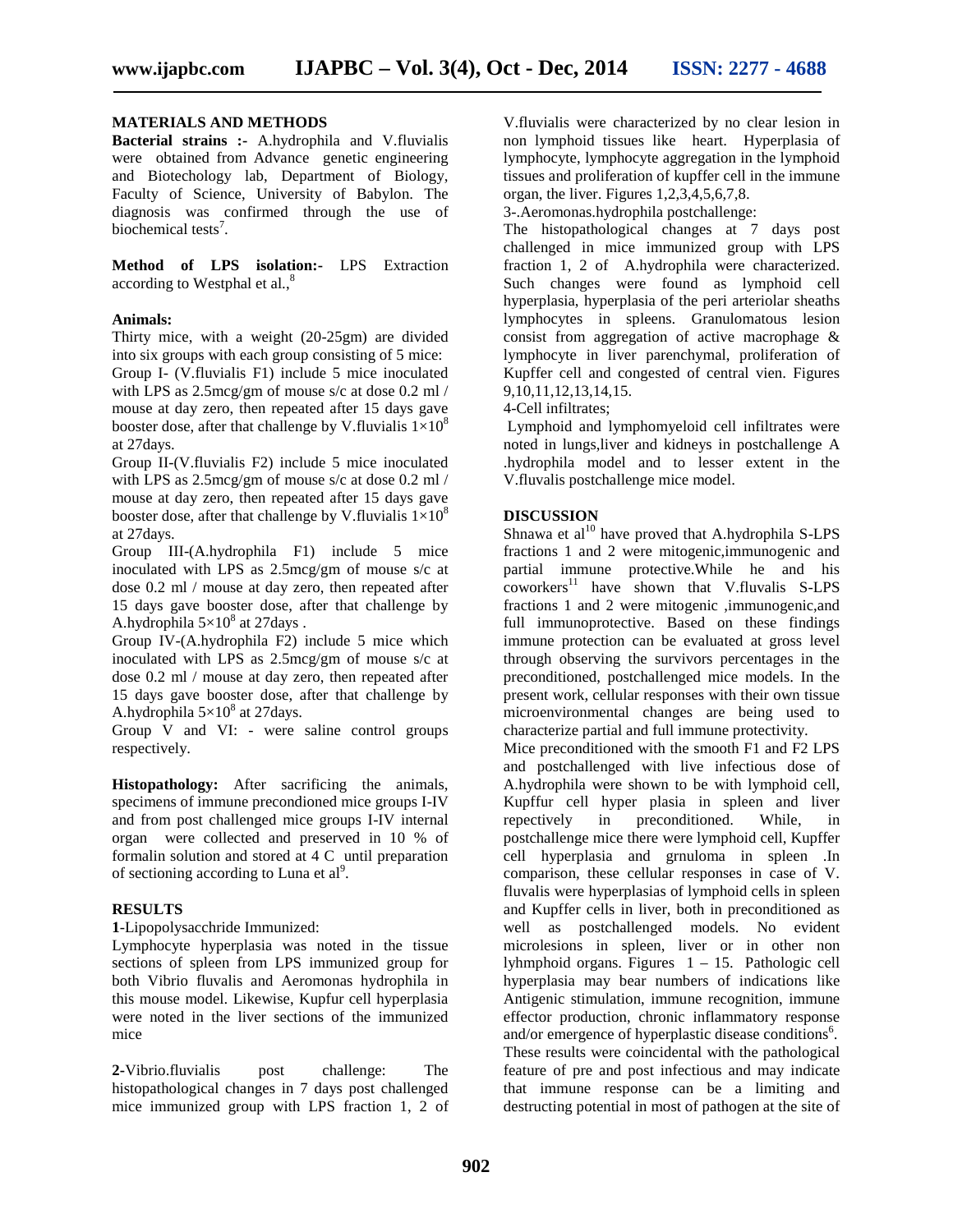inoculation. While in the animal immunized with LPS of fraction 1and 2 of A.hydrophila showed histopathlogic granulomatous lesion, haemorrhge and neutrophil infiltration in the examine organ. This may be indicated that antigens stimulated immune response with partial protection potential that destroyed some bacteria at the site of inoculation but large number of these organism reach to internal organs and proliferate, meanwhile, the body attempted to localize of this organism by granulomatous reaction $12,13$ . lation. While in the animal immunized with<br>of fraction 1 and 2 of A.hydrophila showed<br>lomatous lesion, haemorrhge and neutrophil<br>ation in the examine organ. This may be<br>ted that antigens stimulated immune response<br>partial

The immune status of mouse were detected by the microscopic changes in infected internal organs. The best protective status with less significant changes in parameters of challenged mice was performed by LPS fraction 1 and fraction 2 of V.fluvialis which induce higher humoral and cellular immune response than in mice which immunized by LPS fraction 1and fraction 2 of A.hydrophilla . e status of mouse were detected by the<br>changes in infected internal organs. The<br>ve status with less significant changes in<br>of challenged mice was performed by<br>1 1 and fraction 2 of V.fluvialis which<br>er humoral and cellular

Elucidation of the mechanism by which gram negative bacteria induce inflammation in mouse as that these germs after inoculated to body ,it grows up and multiply and liberated LPS which in turn stimulate leukocytes to activate the pro enzyme (matrix metalloproteinase MMP) by removal of their NH2-terminal domain ,and that MMP destroyed basal membrane and all interstitial tissue proteins as in blood vessels and lead to increase in vascular permeability as well as in chemo attractants. Thus, the result was elevated recruitment of blood derived neutrophils and monocytes into the site of infection (that explain of high infltration of neutrophils and than in mice which immunized by LPS fraction 1 and<br>fraction 2 of A.hydrophilla .<br>Elucidation of the mechanism by which gram<br>negative bacteria induce inflammation in mouse as<br>that these germs after inoculated to body , it g macrophage as well as blood vessels congestion in section). Recruited lymphocytes produce many cytokines especially IL-1 and TNF which they were induced programmed cell death

(PCD) in endothelial cells in site of infection (apoptosis). At the same time, the cell proliferation increased to serve as a mechanism to ameliorate tissue damage (hyerplasia could be noticeable in histopathological examination)<sup>14</sup>.

The reduction in number of gram negative bacteria in internal organs of LPS immunized group was occurred due to that CD14-LPS complexes activate epithelial cells of internal organ by binding to Toll like receptor–4 (Toll-LR4)on epithelial cells. Such binding may lead them to secrete IL-8( a potent chemo attractant of neutrophils ) and in resultant early recruitment of neutrophils is crucial to clearance of gram negative bacteria in internal organs $15$ . These results were in agreement with those that had been reported on enteric Salmonella typhimurium<sup>16,17</sup>. White in the animal rammarized with the macrophing as well as blood vessels congestion in the animal information and particular in the bits in the modernic station, has<br>mentioned and monocytes itsing many in the scanne co internal organs of LPS immunized group was<br>occurred due to that CD14-LPS complexes activate<br>epithelial cells of internal organ by binding to Toll<br>like receptor-4 (Toll-LR4)on epithelial cells. Such<br>binding may lead them to

#### **CONCLUSION**

The lymphoid and lymphomyeloid cell hyperplasia parallels immune preconditioning with smooth LPS fractions from both A. hydrophila and V. fluvalis. While in post challenge models, these hyperplasia were noted in V.fluvalis and hyperplasia granuloma and mobile mononuclear phagocyte in A. hydrophila case. Thus, cell hyperplasia is pathognomic with full protection while hyperplasia and granuloma are pathognomic with partial protection.



**Fig 1**

**.Histopathological section in the spleen of immunized animal with LPS fraction 1of** *V.fluvialis* **at 7 days post-challenge shows marked hyperplasia of white plup ( H&E stain 40x).**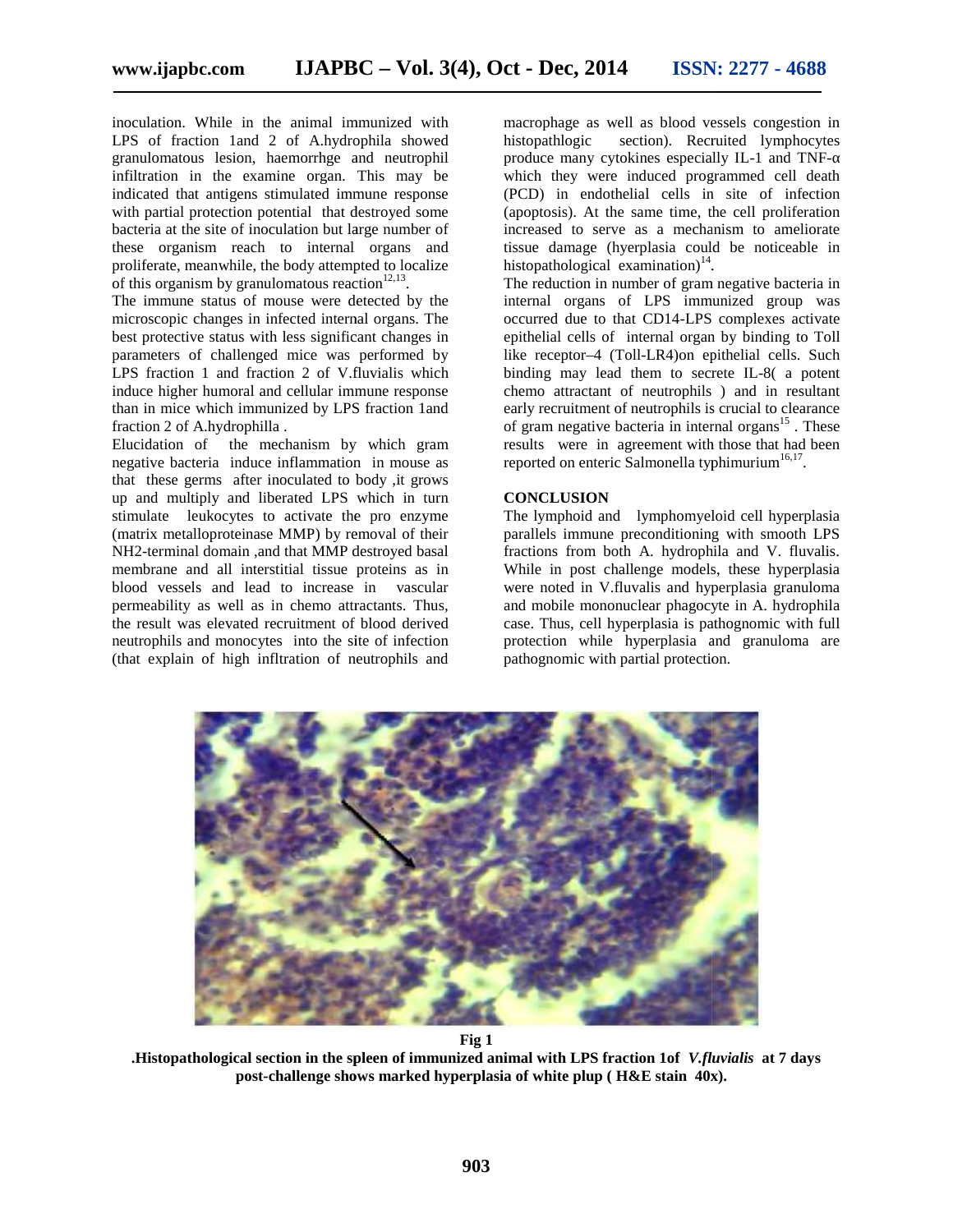

**Fig 2.**

**Histopathological section in lung of immunized animal with LPS fraction 1of** *V.fluvialis* **at 7 days post- 2.in LPS** *V.fluvialis*challenge shows marked hyperplasia of lymphoid tissue in the wall of bronchiole and in the interstitial tissue. (H&E stain 40x). **tissue. ( H&E stain 40x).**



**Fig 3. 3.**

**Histopathological section in the lung of immunized animal with LPS fraction 1of** *V.fluvialis* **at 7 days post-** *V.fluvialis***challenge shows no clear lesions (H&E stain 40x). clear lesions**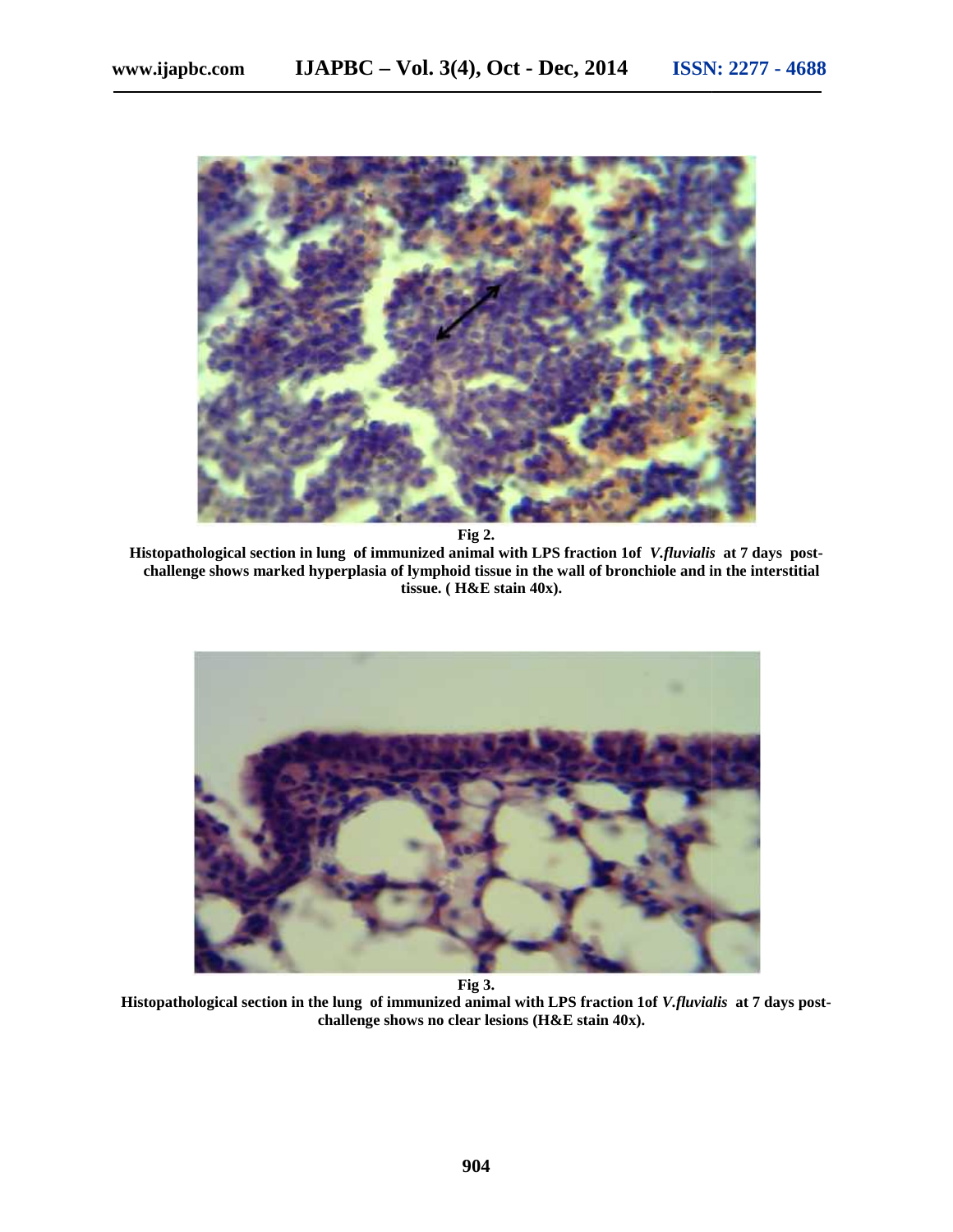

**Fig 4 Histopathological section in liver of immunized animal with LPS fraction 1of** *V.fluvialis* **at 7 days post- Histopathological in of immunized animal 1ofdays challenge shows proliferation of kuffer cell. ( H&E stain 40x).**



**Fig 5**

**.Histopathological section in lung of immunized animal with LPS fraction 2of** *V.fluvialis* **at 7 days post** challenge shows proliferation of lymphocyte in the wall of blood vessiles and bronchiole in addion increase **thickness of intralviolar septa due to proliferation mesenchymal cell. (H&E stain 40x).**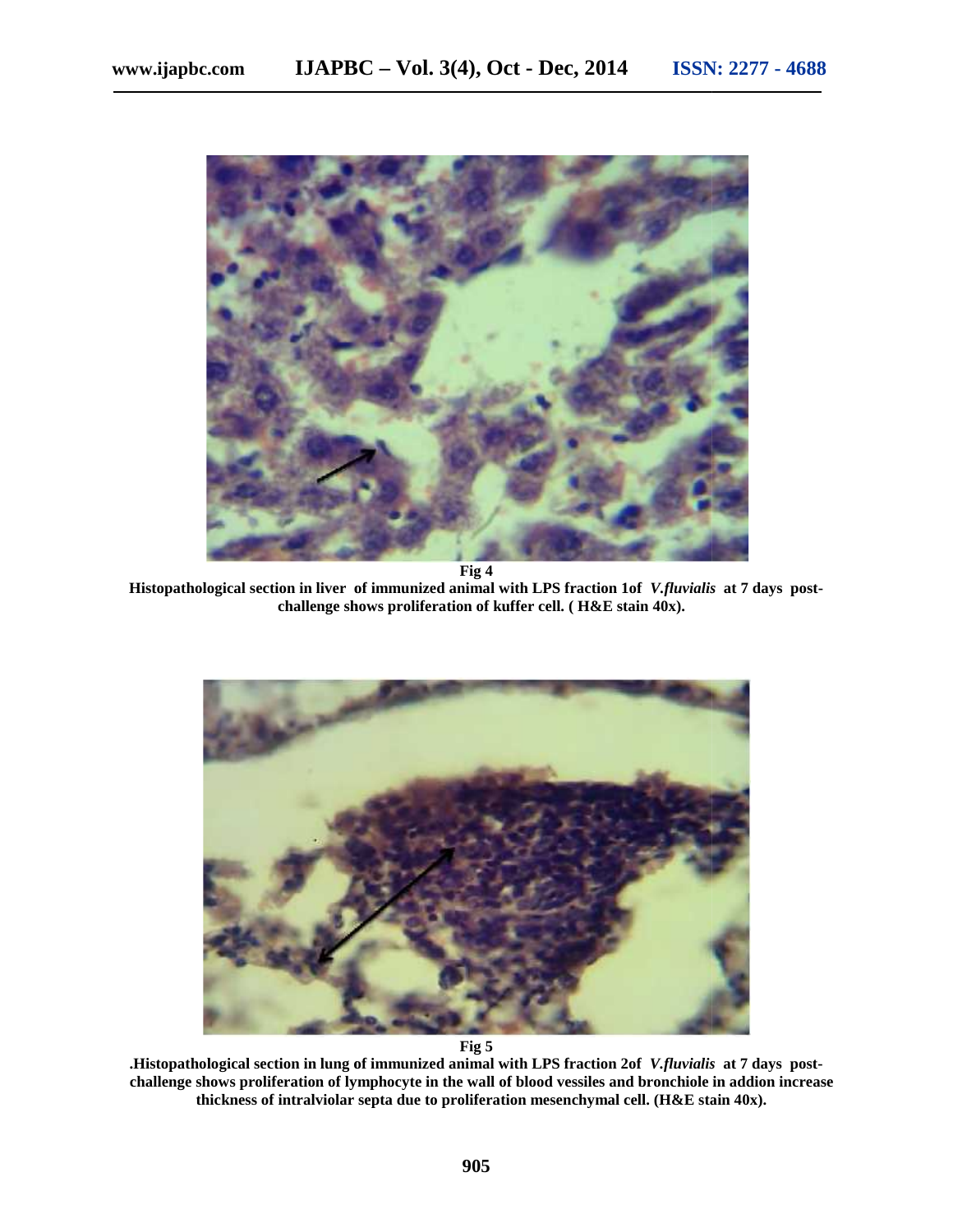

**Fig 6 .Histopathological section in spleen of immunized animal with LPS fraction 2of** *V.fluvialis* **at 7 days post challenge shows diplation of white pulp and congestion of of red pulp ( H&E stain 40x)**



**Fig7.**

**Histopathological section in liver of immunized animal with LPS fraction 2of V.fluvialis at 7 days post challenge shows proliferation of kupffer cell and mononuclear cell aggregation in the liver parenchymal. ( H&E stain 40x)**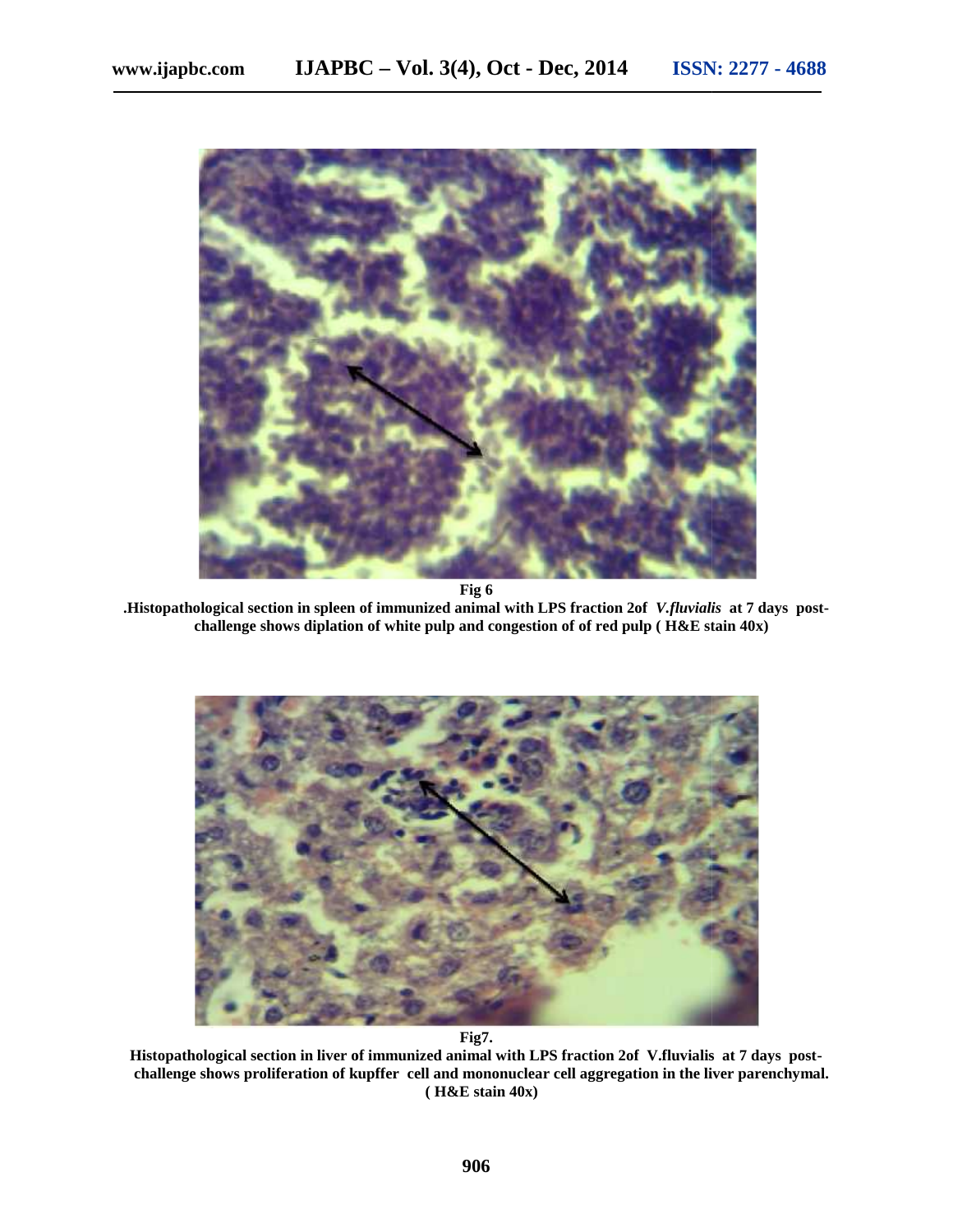

**Fig 8.**

**Histopathological section in lung of immunized animal with LPS fraction 2of** *V.fluvialis* **at 7 days post challenge shows RBCs infiltration cell in the alveolar space with thickness of interalveolar septa (H&E stain 40X)**



**Fig 9.**

**Histopathological section in the liver of immunized animal with LPS fraction 1of** *A.hydrophila* **at 7 days post challenge shows mononuclear cell particulars lymphocyte and macrophage portal area around bile duct shows and blood vessels (H&E stain 40x).**. .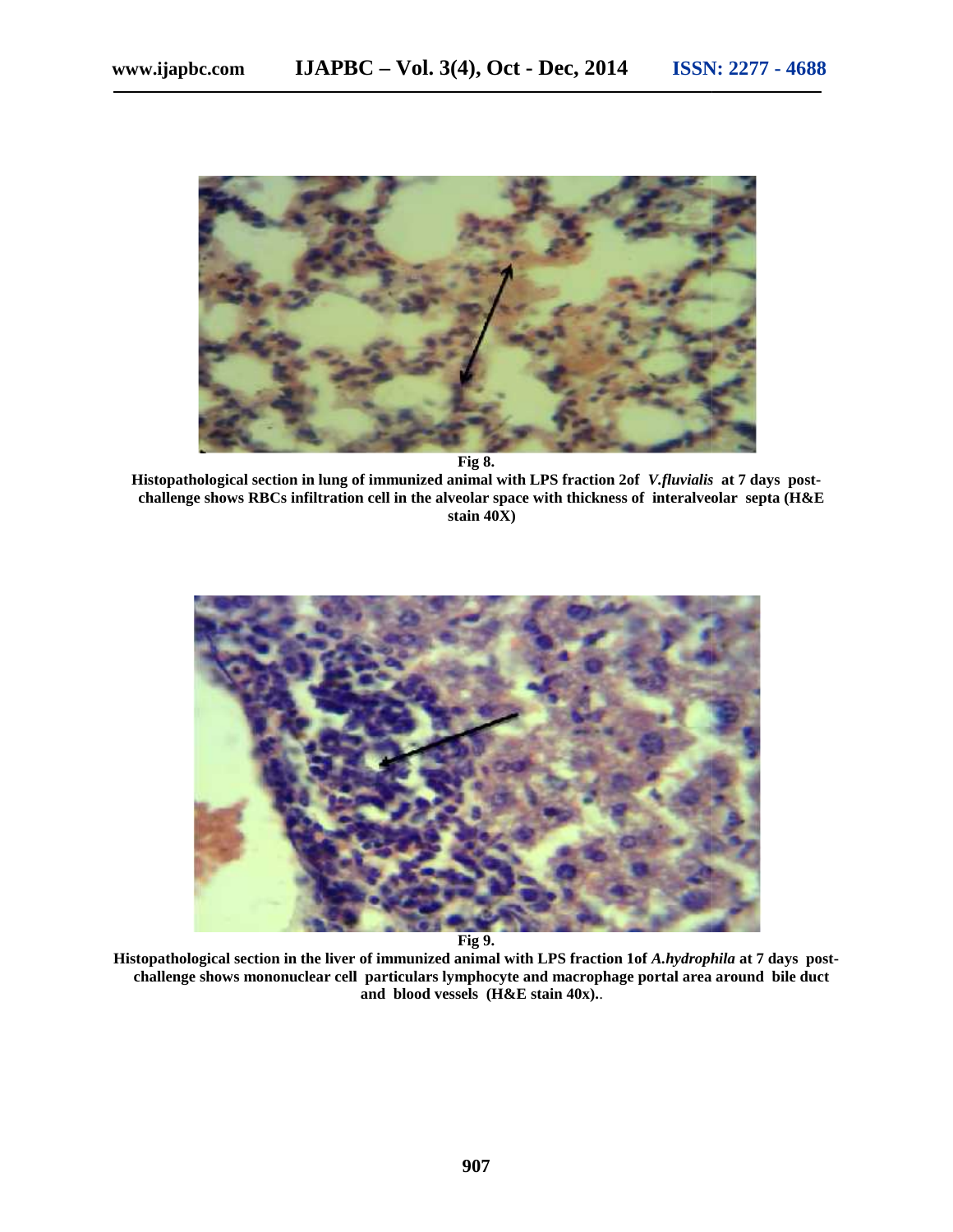

**Fig 10.**

**Histopathological section in the liver of immunized animal with LPS fraction 1of** *A.hydrophila* **at 7 days post- Fig 10.section in with LPS challenge shows mononuclear cell particulars lymphocyte and macrophage in liver parenchyma and and andproliferation of kupffer cells. (H&E stain 40x)**. .



**Fig 11**

**.Histopathological section in the liver of immunized animal with LPS fraction 1of** *A.hydrophila* **at 7 days post-challenge shows marked mononuclear cell particulars lymphocyte and macrophage portal area around bile duct and blood vessels. (H&E stain 40x )** f immunized animal with LPS fraction 1of *A.hydrophila* at<br>nuclear cell particulars lymphocyte and macrophage porta<br>duct and blood vessels. (H&E stain 40x )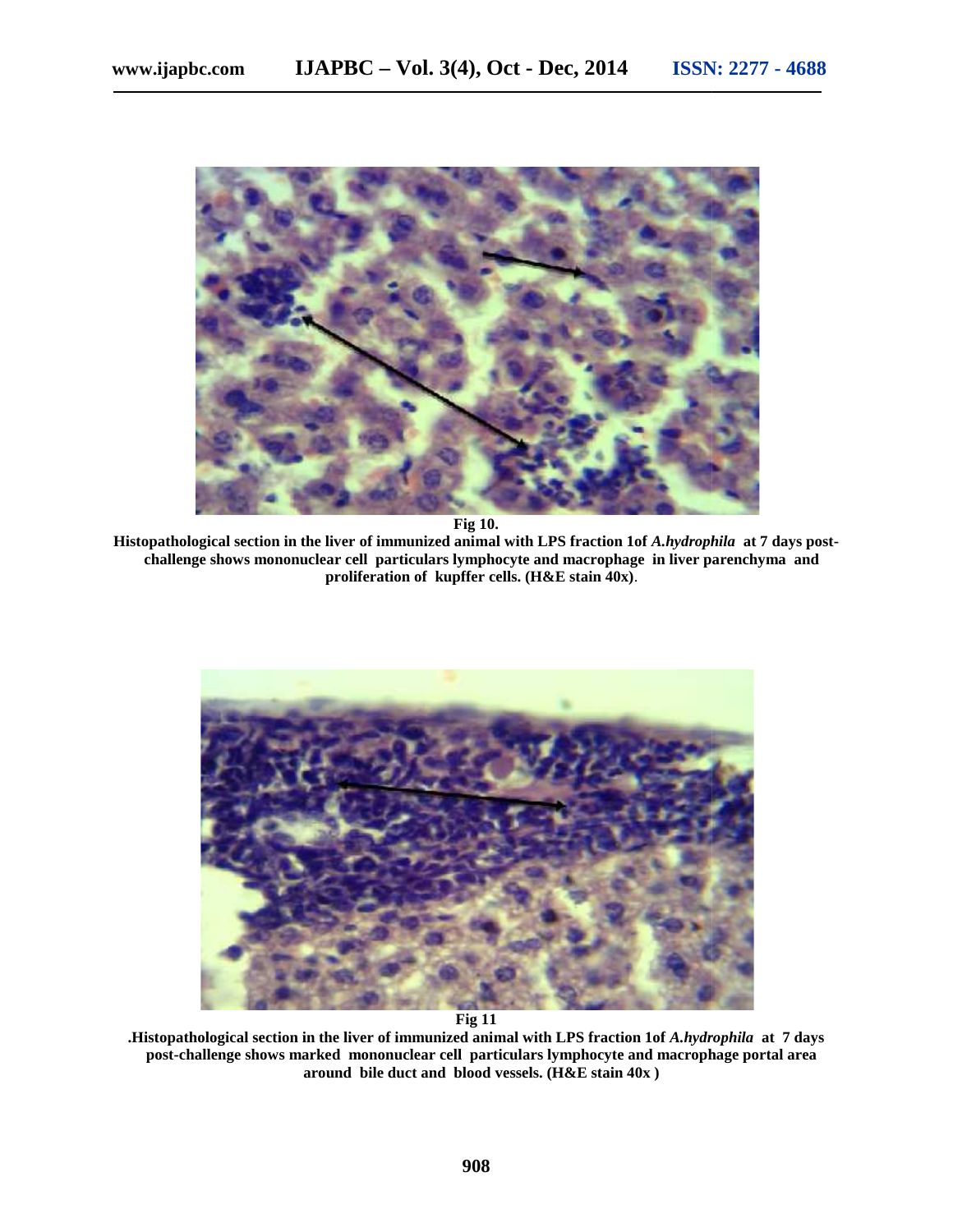

**Fig 12.**

**Histopathological section in the lung of immunized animal with LPS fraction 2of A.hydrophila at 7 days post-challenge shows hyperplasia of epithelial lung cell of bronchiole with moderate thickness of intralviolar septa due to proliferation mesenchymal cell (H&E stain 40x)**



**Fig 13.**

**Histopathological section in the spleen of immunized animal with LPS fraction 2of A.hydrophila at 7 days post-challenge shows proliferation of peri arteriols sheeth with proliferation of mononuclear cell around sinus form cord like appearance (H&E stain)**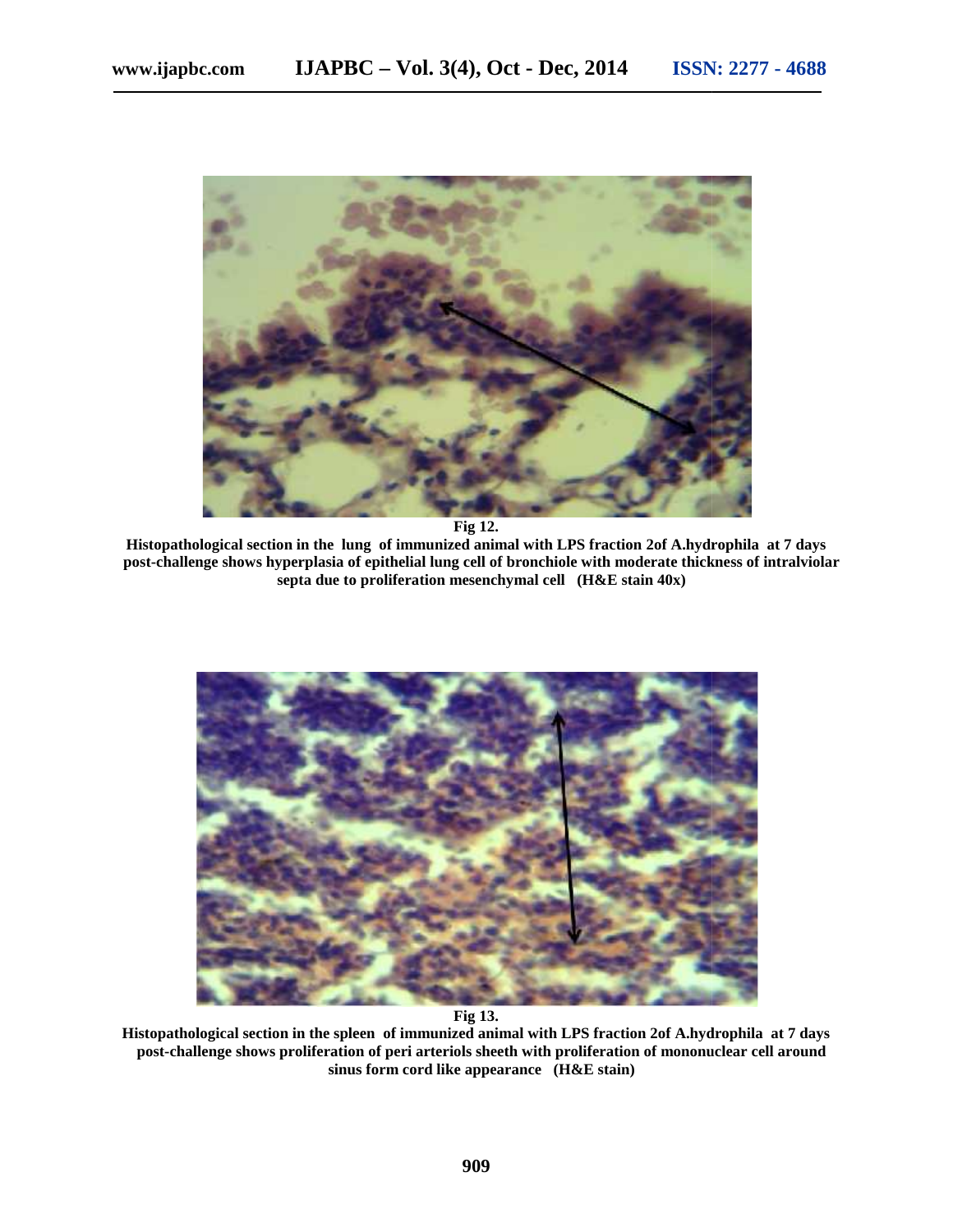

**Fig 14**

**Histopathological section in the spleen of immunized animal with LPS fraction 2of A.hydrophila at 7 days post-challenge shows necrotic area replacement by RBCs and neutrophils.(H&E stain 40x).**



**Fig 15**

**Histopathological section in liver of immunized animal with LPS fraction 2of** *A.hydrophila* **at 7 days post challenge shows granulomatous lesion consist of aggregation of active macrophage & lymphocyte in liver parenchymal ,proliferation of kupffer cell and congested of central vien ( H&E stain 40x).**